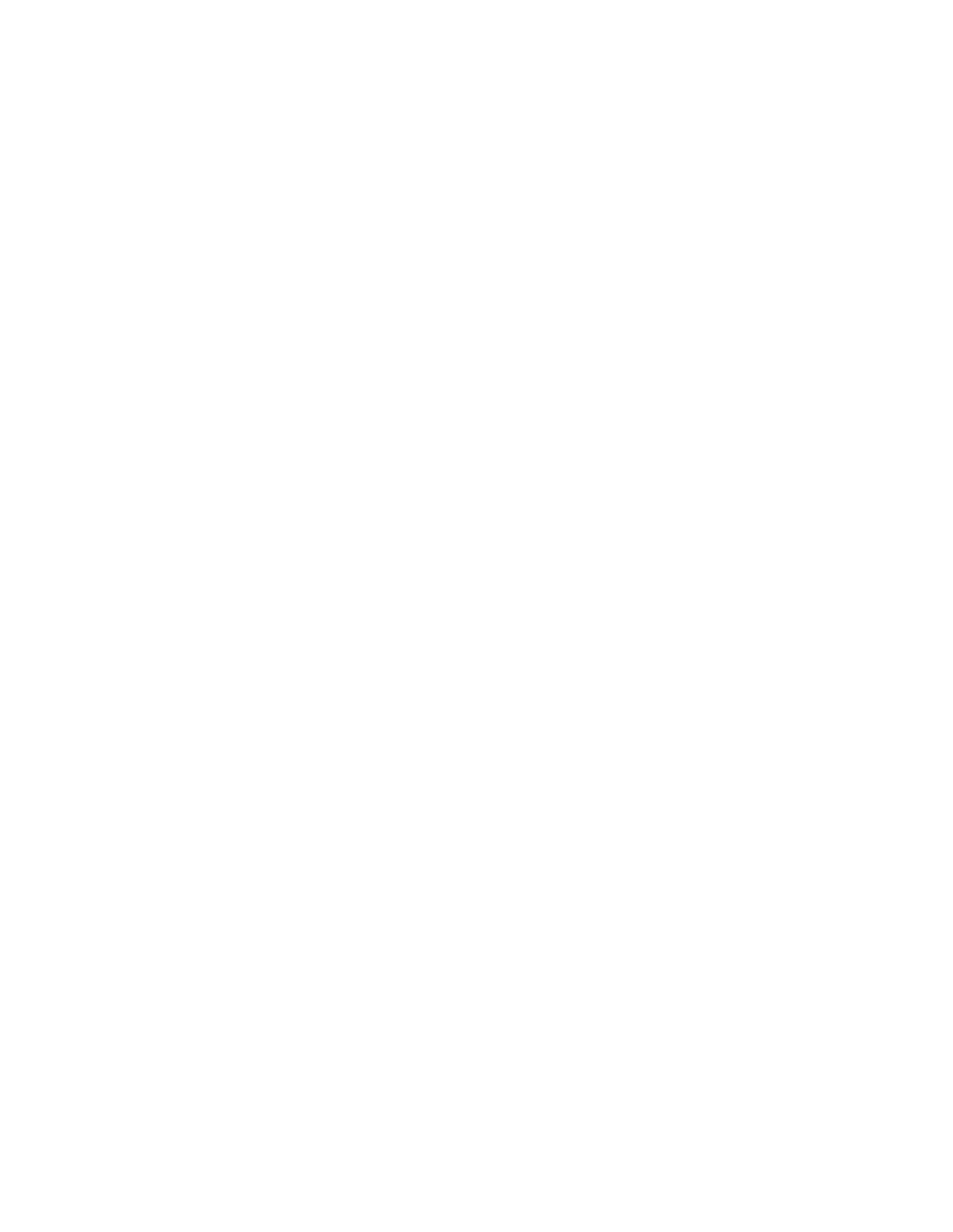## EN10 Series



## **Environmental Characteristics**

#### TA = 25°C unless otherwise noted

| <b>Operating Temperature</b> | $-20^{\circ}$ C to $+80^{\circ}$ C           |
|------------------------------|----------------------------------------------|
| $IP$ Rating                  | <b>IP 40</b>                                 |
| <b>Soldering Condition</b>   | Wave Soldering 260°C maximum for 1-3 seconds |
|                              | Hand Soldering 350°C maximum for 3 seconds   |
| <b>RoHS</b>                  | Please refer to TT Electronics website       |
| <b>REACH</b>                 | Please refer to TT Electronics website       |

## **Ordering**

|                                                                                                                                                                                         | <b>EN10</b> | <b>HT</b> | 12 | 12 | N | 5 | HH <sub>2</sub> |
|-----------------------------------------------------------------------------------------------------------------------------------------------------------------------------------------|-------------|-----------|----|----|---|---|-----------------|
| <b>Part Family</b>                                                                                                                                                                      |             |           |    |    |   |   |                 |
| <b>Style</b>                                                                                                                                                                            |             |           |    |    |   |   |                 |
| HS = Top Adjust, Surface Mount<br>HT = Top Adjust, Double Tab Bracket<br>VT = Side Adjust, Double Tab Bracket<br>VTS = Side Adjust, Single Tab Bracket<br>VTN = Side Adjust, No Bracket |             |           |    |    |   |   |                 |
| Pulses/360°                                                                                                                                                                             |             |           |    |    |   |   |                 |
| $06 = 6$ pulses<br>$12 = 12$ pulses                                                                                                                                                     |             |           |    |    |   |   |                 |
| Detent/Rotation                                                                                                                                                                         |             |           |    |    |   |   |                 |
| $12 = 12/360^{\circ}$ (6 or 12 pulses)<br>$24 = 24/360^{\circ}$ (12 pulses only)                                                                                                        |             |           |    |    |   |   |                 |
| <b>Switch Option</b>                                                                                                                                                                    |             |           |    |    |   |   |                 |
| $N = No$ Switch                                                                                                                                                                         |             |           |    |    |   |   |                 |
| <b>Standoff Length</b>                                                                                                                                                                  |             |           |    |    |   |   |                 |
| $1 = 7$ mm<br>$2 = 9$ mm<br>$3 = 11$ mm<br>$4 = 13$ mm<br>$5 = 5.5$ mm<br>$6 = 6.4$ mm (HT only)                                                                                        |             |           |    |    |   |   |                 |
| <b>Shaft Style</b>                                                                                                                                                                      |             |           |    |    |   |   |                 |

HH2 = Hollow Hex Shaft 1.72mm

HH3 = Hollow Hex Shaft 1.75mm

General Note

TT Electronics reserves the right to make changes in product specification without notice or liability. All information is subject to TT Electronics' own data and is considered accurate at time of going to print.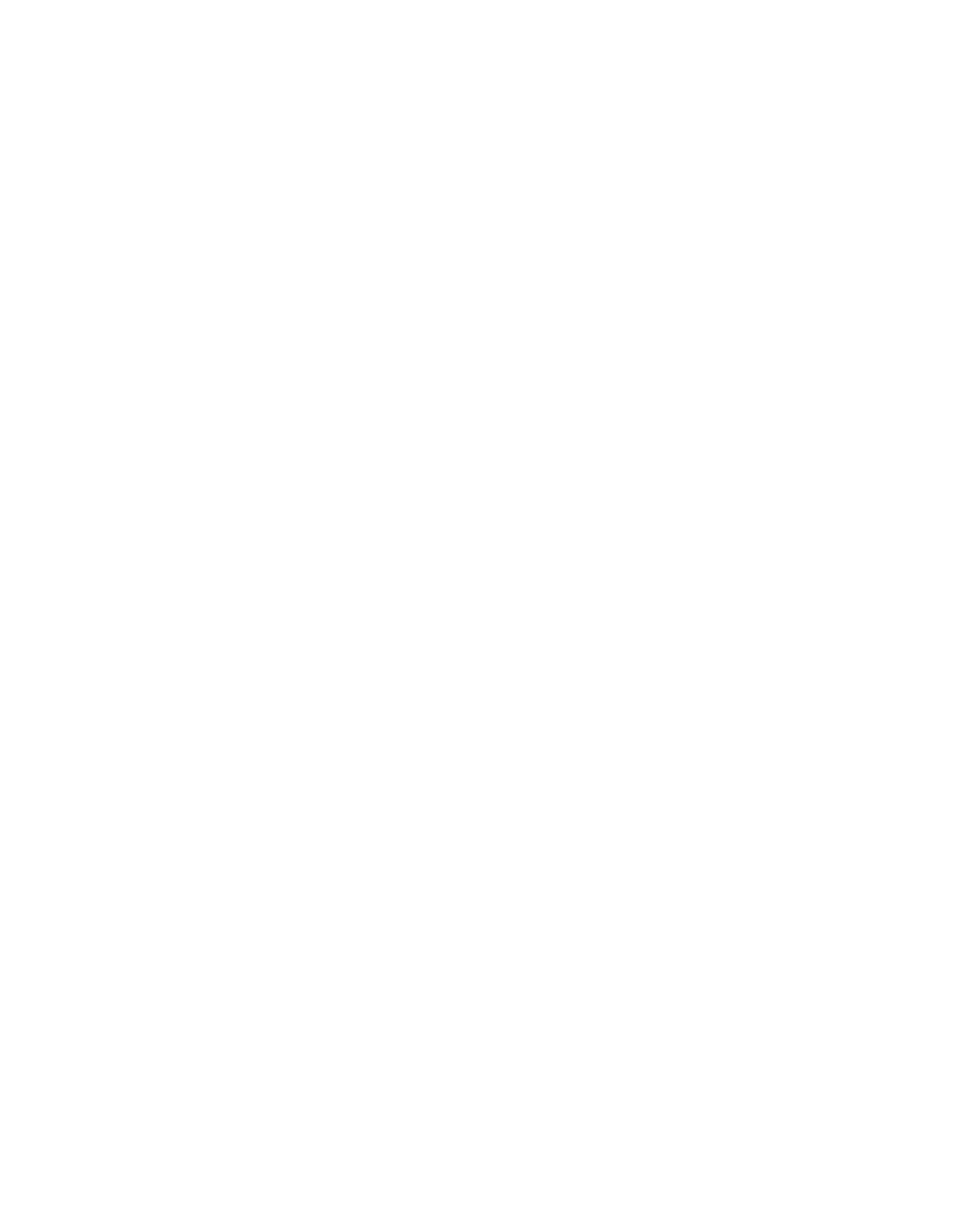EN10 Series



### **Outline Drawings**

### **EN10VTN -** Side Adjust, No Bracket









P.C.B MOUNTING HOLE DETAIL

#### **Standoff Height Code**

| Η | 5.5 | 6.5 |
|---|-----|-----|

General Note TT Electronics reserves the right to make changes in product specification without notice or liability. All information is subject to TT Electronics' own data and is considered accurate at time of going to print.

TT Electronics | BI Technologies<br>21210 Girculo de la Amistad #102 PIMSA IV Mexicali B.C. Mexico C.P<br>21315-1 (714) 417-2345 www.ttelectronics.com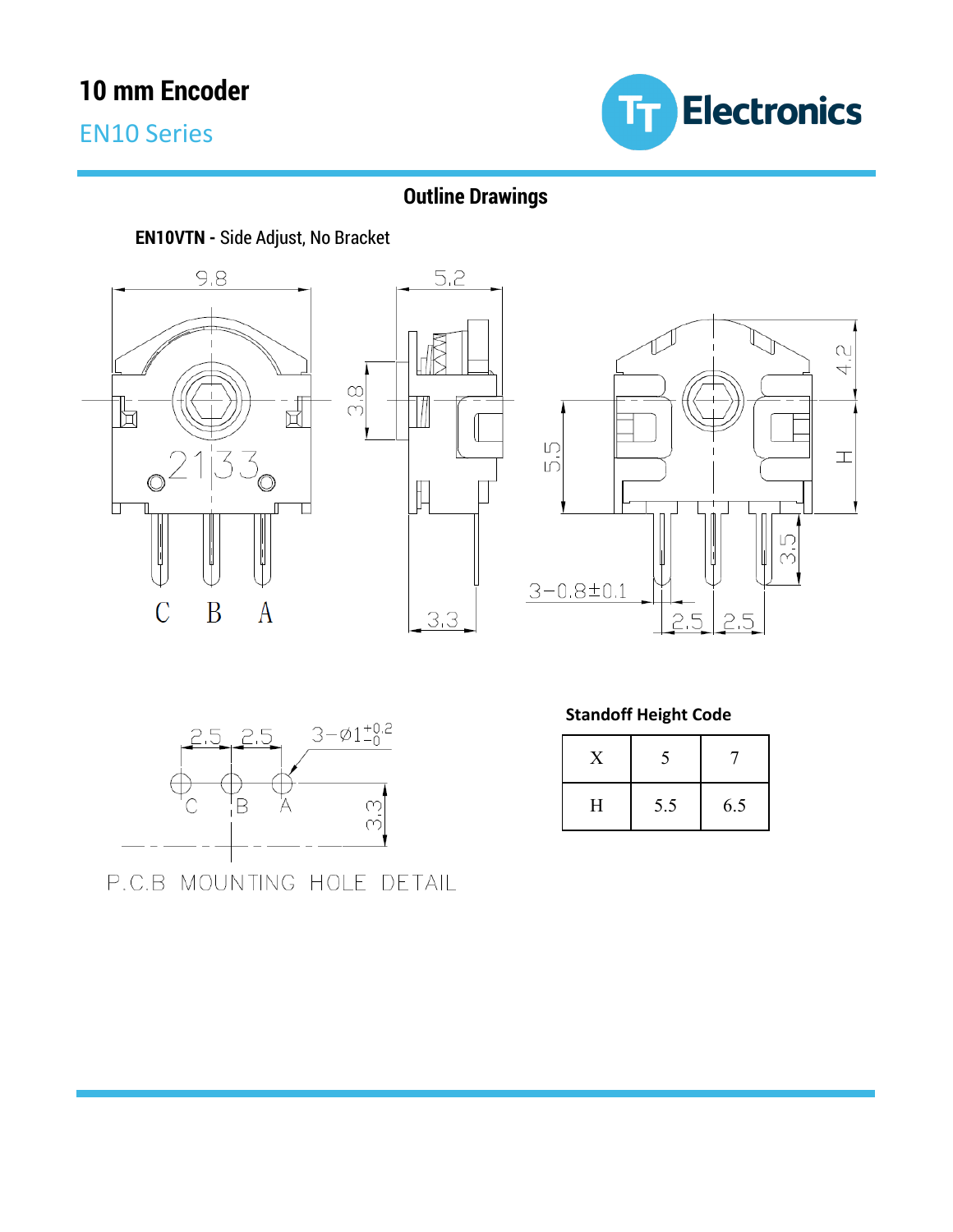## EN10 Series





### **Recommended Filter Schematic**



TT Electronics | BI Technologies<br>Circulo de la Amistad #102 PIMSA IV Mexicali B.C. Mexico C.P 21210<br>Ph: +1 (714) 447-2345<br>www.ttelectronics.com